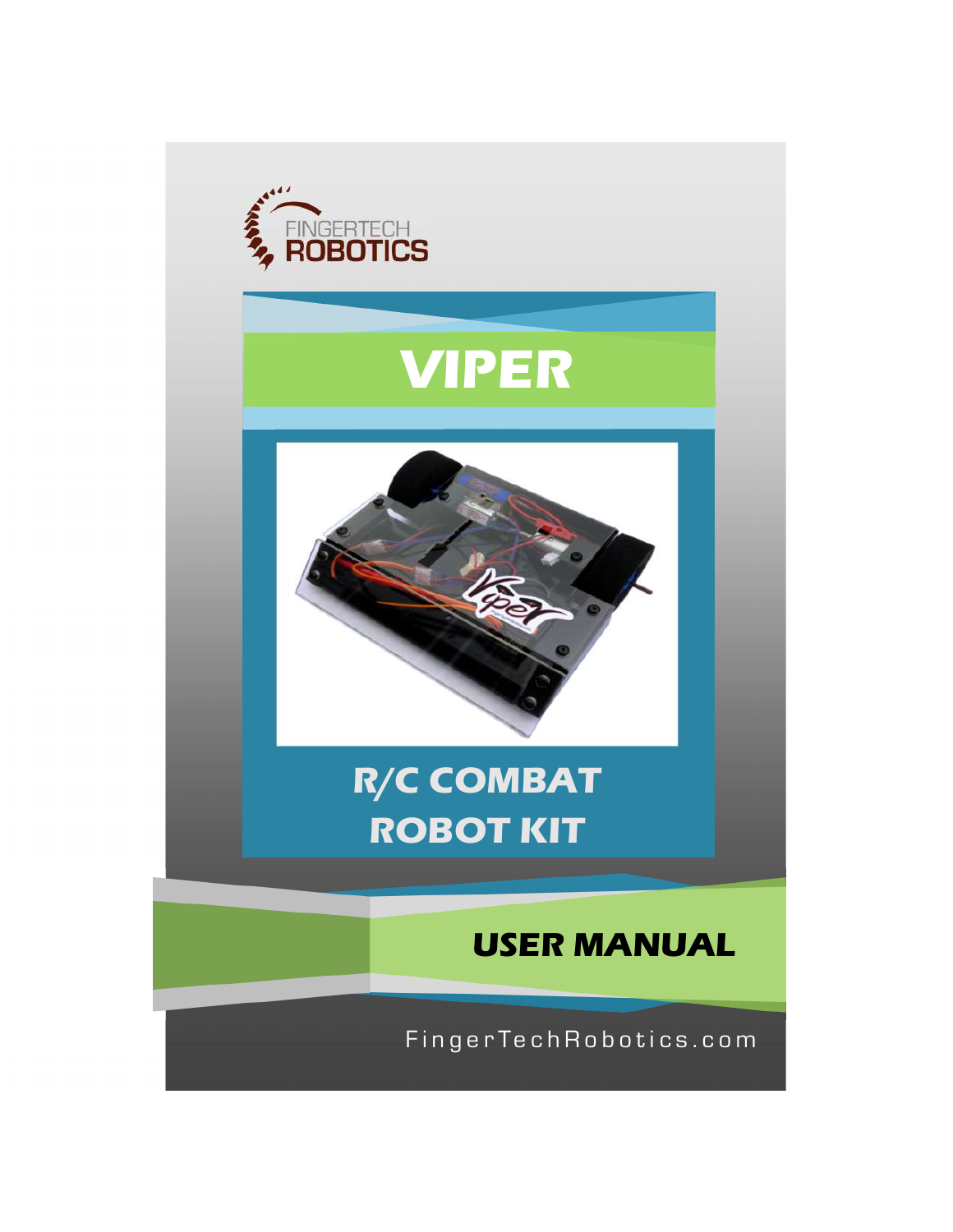| <b>Included In Your Kit</b>  | 3                 |
|------------------------------|-------------------|
| <b>Safety</b>                | 4                 |
| <b>Before You Begin</b>      | 6                 |
| <b>Assembling Your Viper</b> | 8                 |
| <b>Binding Your Radio</b>    | 18                |
| <b>Upgrades</b>              | 19                |
| <b>Moving Forward</b>        | $22 \overline{ }$ |
| Troubleshooting              | 23                |

TABLE OF CONTENTS

It is recommended to read through all of the instructions to familiarize yourself before starting.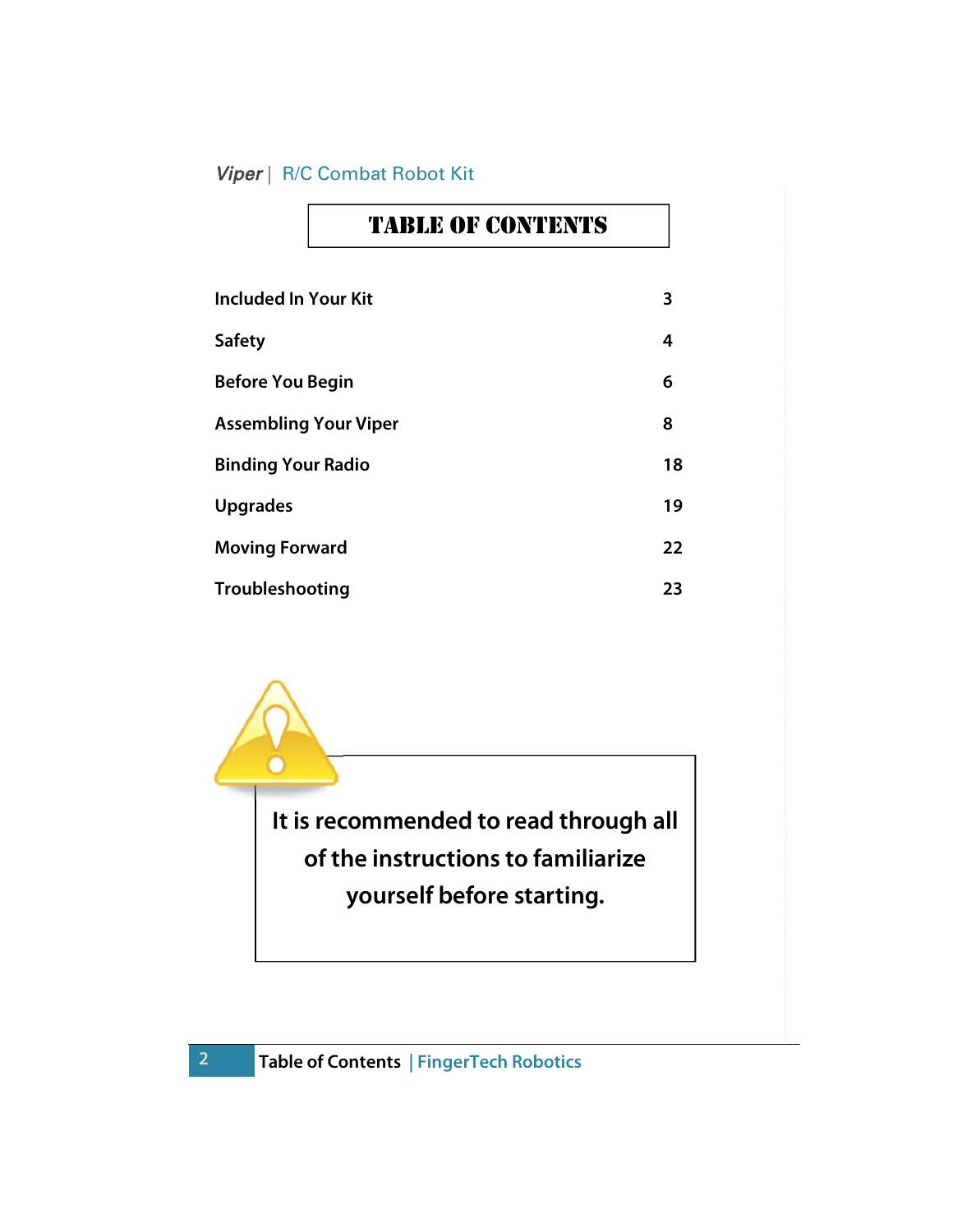### Included In Your KIt

- Anodized 6061 Aluminum Chassis
- Silver Spark 33.3:1 Gearmotors  $\sqrt{2}$
- 2 tinyESC Motor Controllers (with MiniQD Connectors)
- 2.25x0.75" Foam Wheels
- 3mm x 0.75" Twist Hubs and Key
- Power Jack and Plug
- ⇒ 1 JST-to-9V Adapter
- Mini Terminal Blocks
- **2** Polycarbonate Armor (Top and Front)
- 2-56x1/8" Screws
- 6-32x1/4" Screws
	- 0.05" Hex Wrench
- 5/64" Hex Wrench

Not Included (available as add-on options):

- 2.4GHz 6-Channel Transmitter (+ 8 AA batteries)
- 2.4GHz 6-Channel Receiver
- Lipoly Battery Charger
- 1 7.4V Lipoly Battery
	- 9V Battery (if not using Lipoly)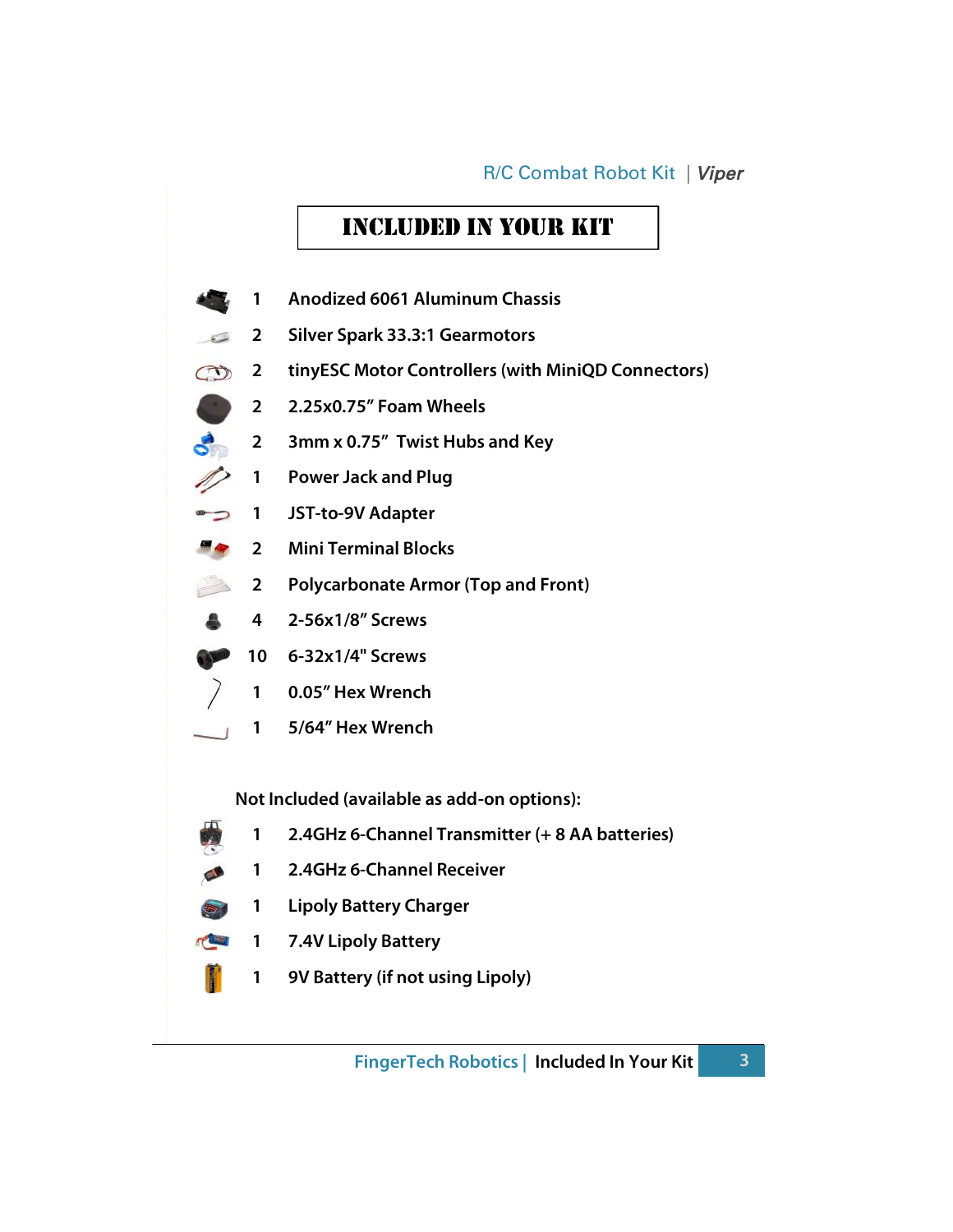

The Viper kit itself does not pose much hazard beyond pinched fingers. As you surely will be adding new parts and upgrades in the future, it is important to know how to safely handle them.

Batteries, motors and electronics each have their own dangers. If you are unsure how to safely handle them, ask someone who knows!

- Events must be run with strict rules to keep competitors and spectators safe, but it is up to you to keep your work area safe.
- $\aleph^*$  More builders get injured in the construction process than during combat robot tournaments. Power tools can be dangerous if used incorrectly.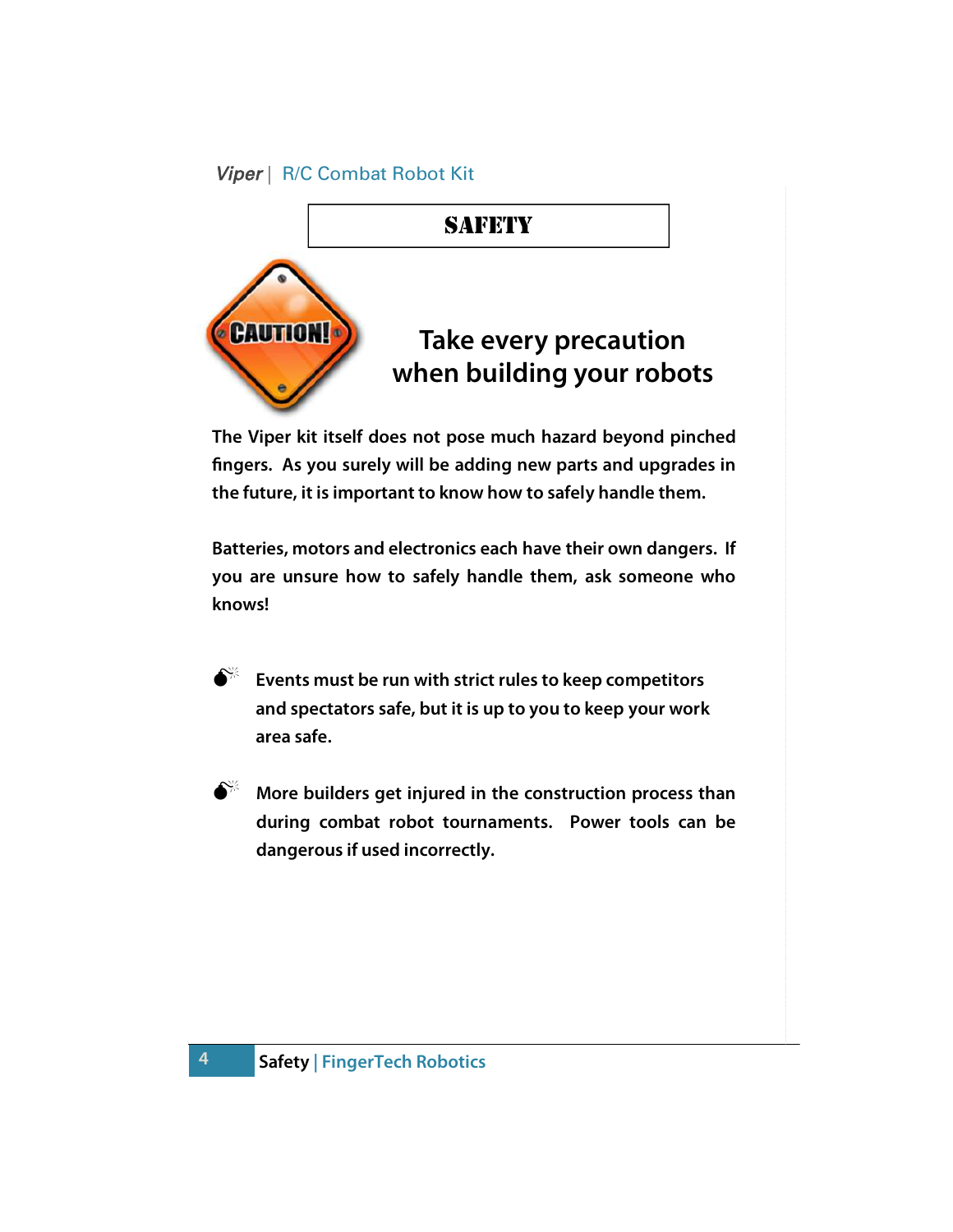### **SAFETY**

- $\mathbb{R}^*$  Make sure a responsible adult is present when building and operating your robot.
- $\delta^*$  Wear safety glasses, hearing protection, and a dust mask when necessary.
- $\bullet^*$  Have the robot's wheels off the ground when turning it ON. If not, and the settings are wrong, the robot may drive right at you.
- $\hat{\mathbf{S}}^{\mathbb{K}}$  Weapon testing should be done inside a heavy wooden box with a thick polycarbonate window to contain possible flying debris.
- $\bullet^{\%}$  Remember to always turn the transmitter ON before powering on the robot, and always turn the transmitter OFF after powering off the robot. This way any spurious transmissions picked up by the receiver will not cause the robot to twitch.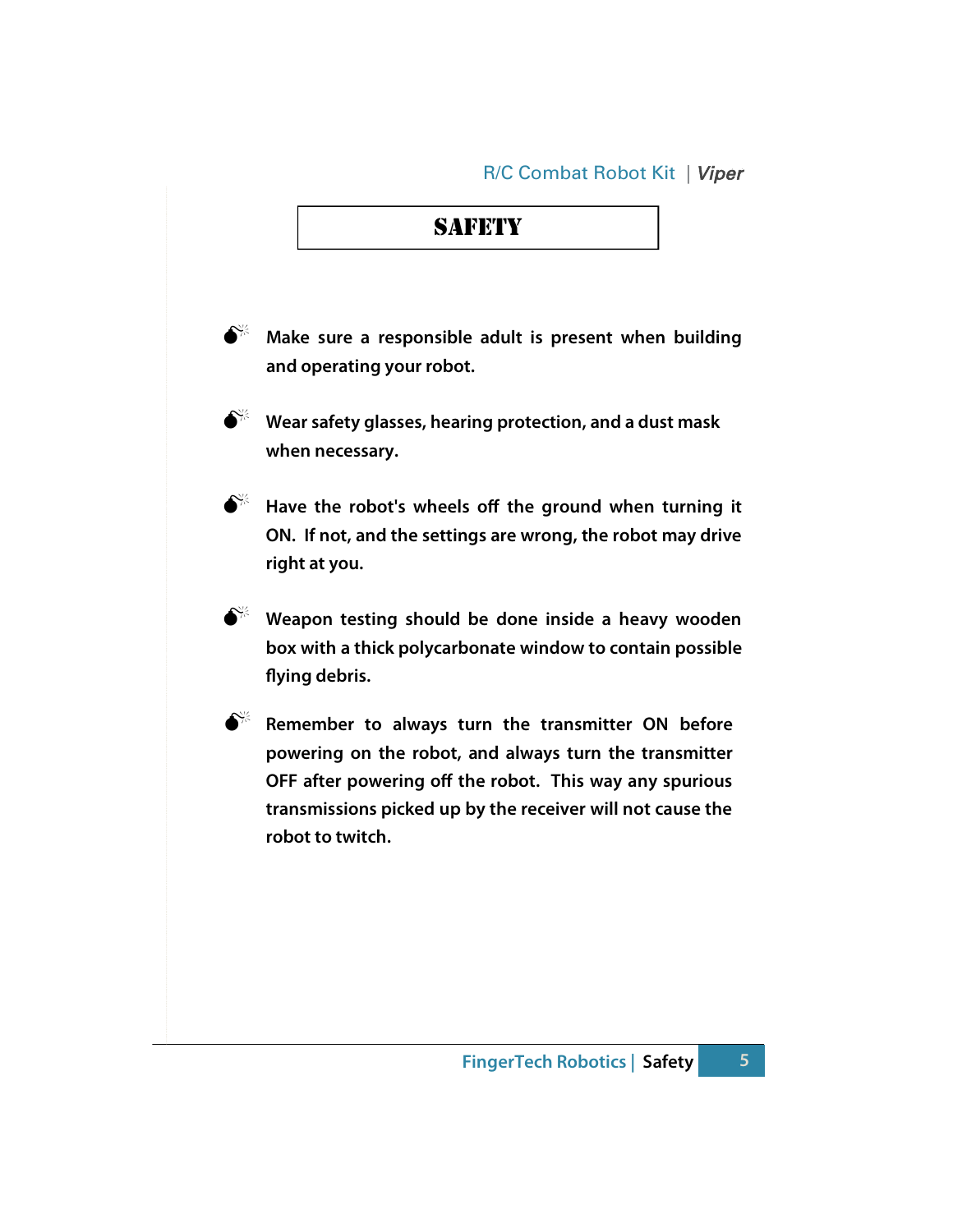## Before You Begin



Lipoly batteries have an enormous energy density which makes them fantastic for this sport - where a lighter battery can mean weight available for stronger armor or weapons. But this battery chemistry must be treated properly or could become dangerous.

If a lipoly pack is discharged below 3.3V per cell (6.6V for a 2S pack) they will not be safe to recharge. When your robot starts to slow down, it needs to be recharged!



You can also purchase a Low Voltage Alarm that plugs into the white balance plug of the battery. It displays the pack voltage and will sound an audible alert when it is time to recharge.

If a pack is ever damaged or seems puffed up, do not try to charge it. Replace the pack and recycle the old one.

The optionally included Galaxy 7.4V lipoly pack can be charged at a maximum current of 2x capacity. So a current of 0.5A for a 250mAh pack, or 0.6A for a 300mAh pack. (Charge current is set on the charger.)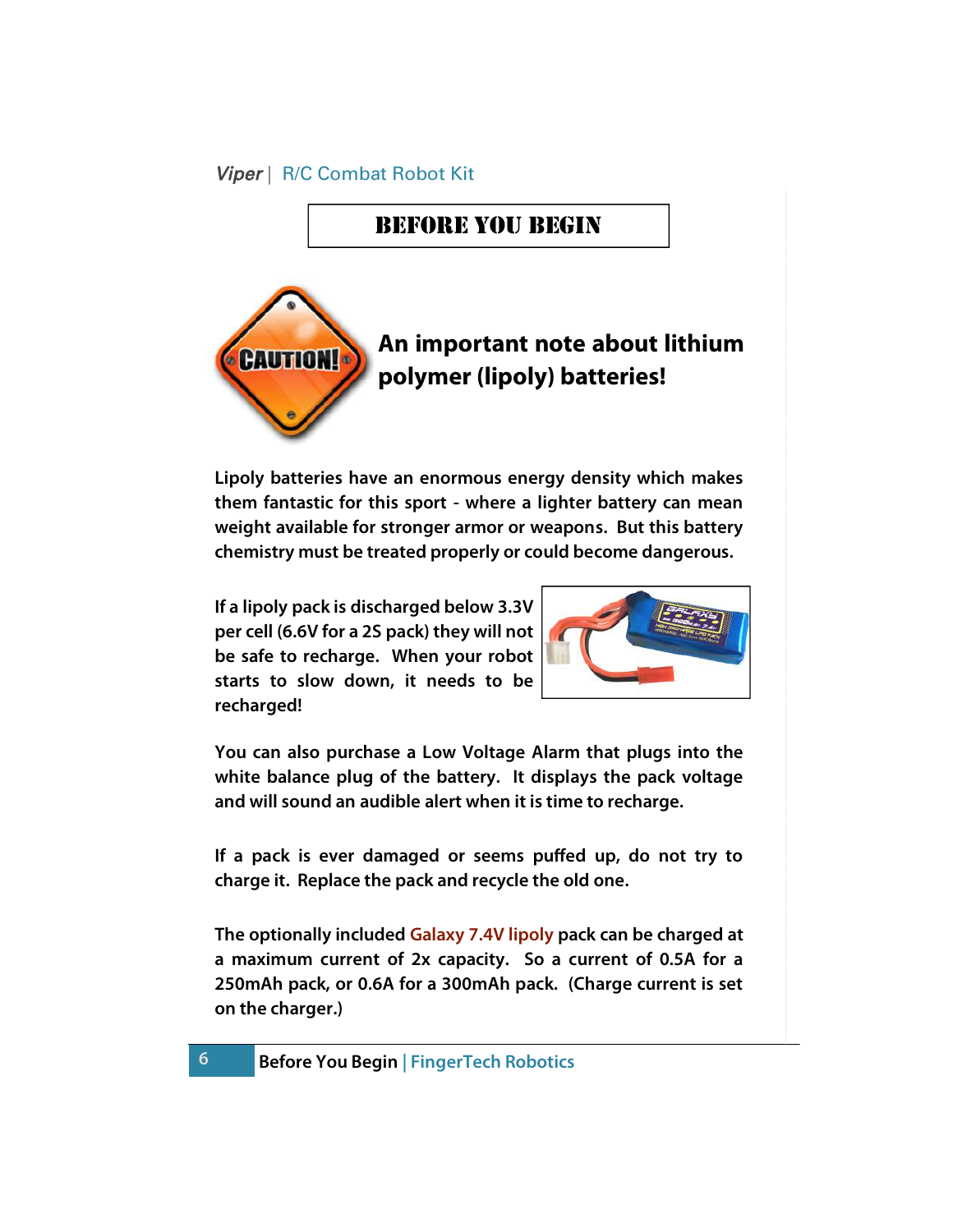### Before You Begin

 $\mathcal{O}$  Make sure you have all of the kit contents plus a battery—9V or a lipoly plus charger.





 $\stackrel{\triangle}{\otimes}$  If you chose the lipoly battery option, you can start charging now. They are shipped with a "storage charge" of 30%. Follow the instructions included with your charger.

 $\mathcal{O}$  Your Transmitter requires 8 AA batteries. If you plan to use it frequently, you may want to purchase a rechargeable 3S (11.1V) lipoly transmitter pack (available on our website) or AA-size NiMH rechargeable batteries.

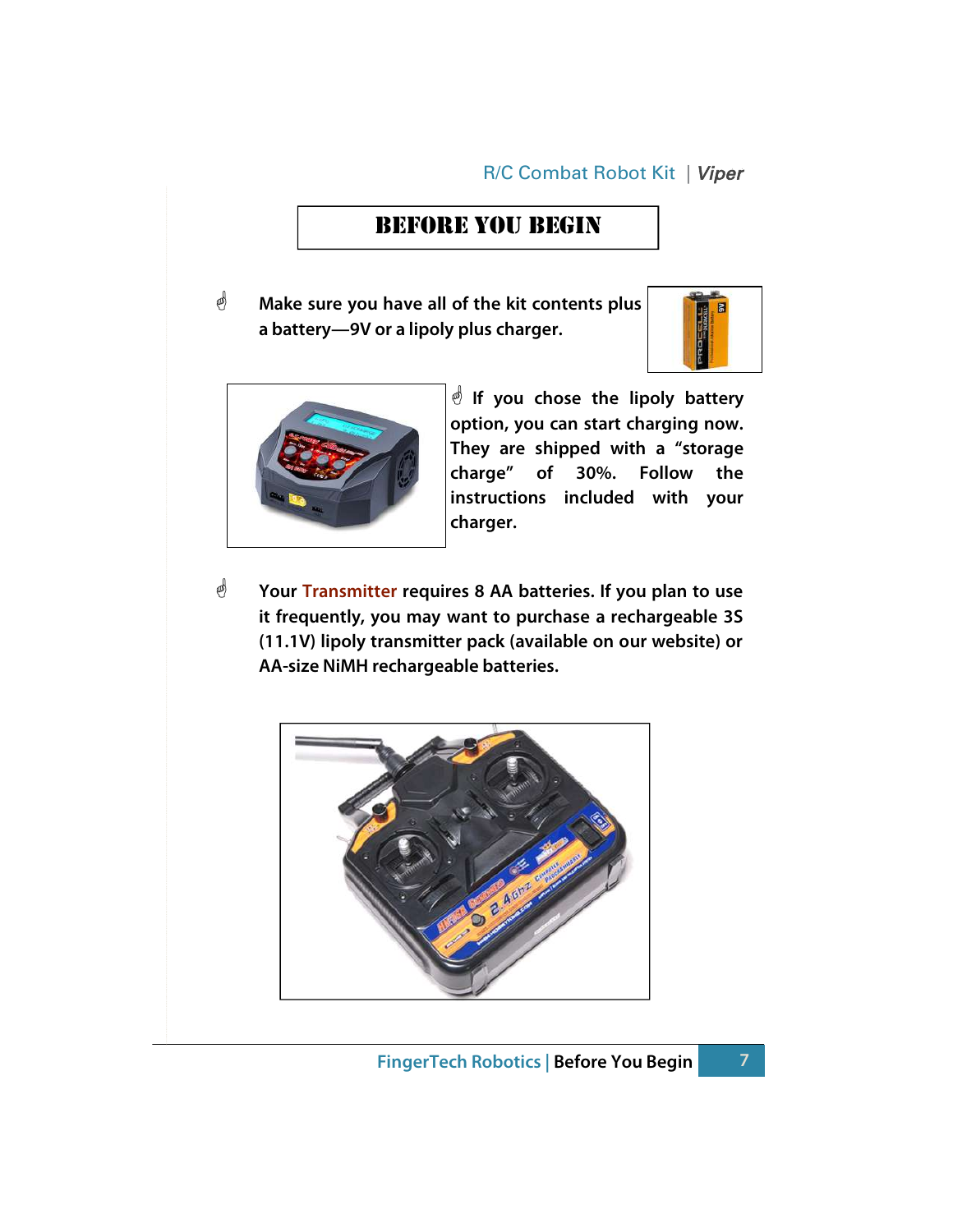### Assembling The Viper

- 1. The tinyESCs in the Viper kit have special MiniQD push connectors crimped onto the motor leads so you don't have to solder the connections.
- 2. Connect the blue wire (labeled "M2") of one tinyESC onto one Silver Spark motor's red terminal. Connect the purple wire (labeled "M1") to the motor's second terminal. This will be the LEFT motor.
- 3. Connect the purple wire ("M1") of the other tinyESC to the right motor's red-dot terminal. Connect the blue wire ("M2") to the motor's other terminal. This will be the RIGHT motor.

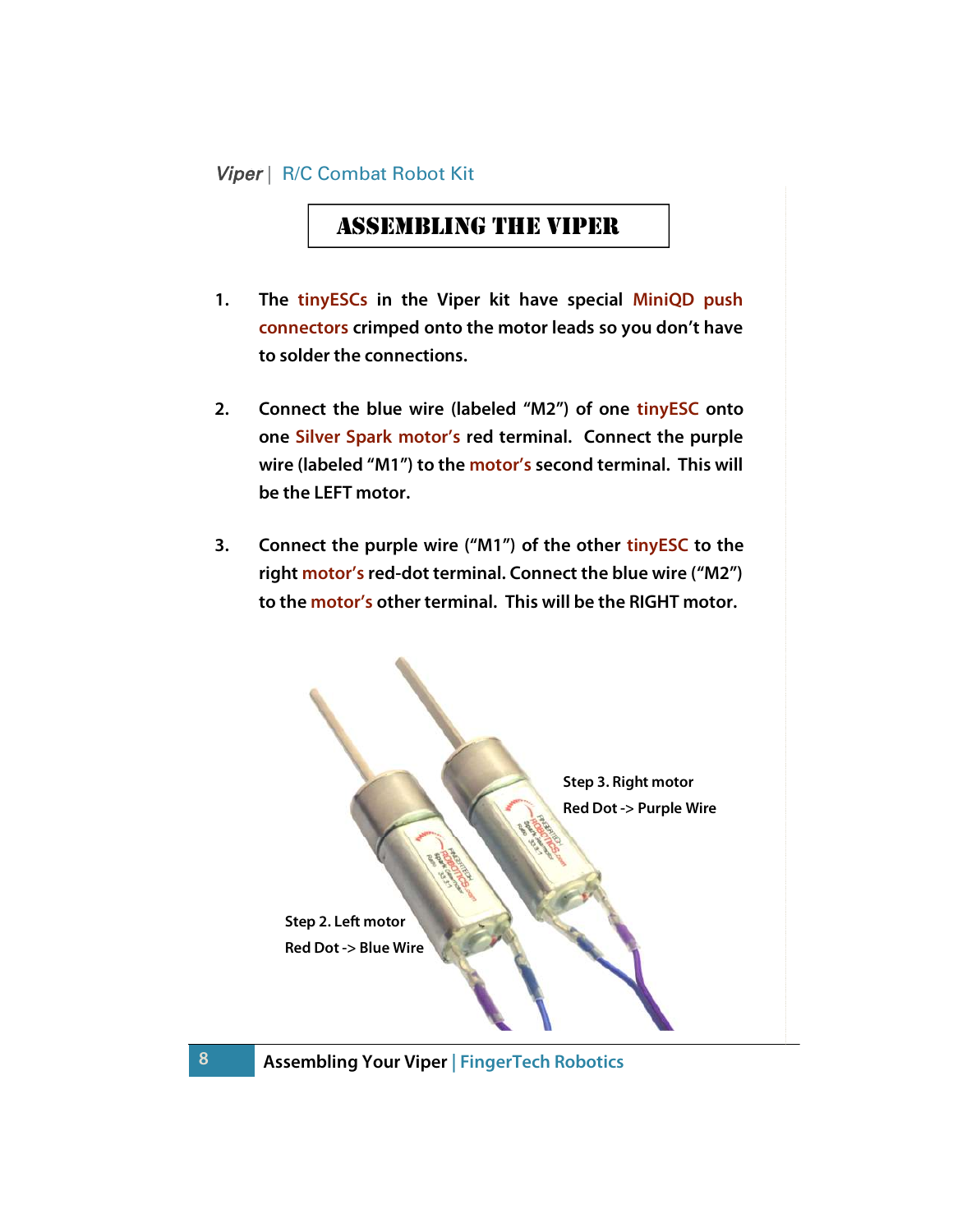## Assembling The Viper

4. The Power Jack comes with a female JST lipoly connector plus one red and one black wire, already plugged into the red/black Mini Terminal Blocks.





5. Plug the red/black wires from both tinyESCs into these terminal blocks too.

**Note:** This Power Jack is wired so that rechargeable batteries can be charged through it (see page 16). Because both positive and negative battery leads are in this Power Jack switch, do not use a solid metal rod in place of a lost Power Plug! Use only a "3.5mm Mono Headphone Jack" or you will cause a short circuit.

FingerTech Robotics | Assembling Your Viper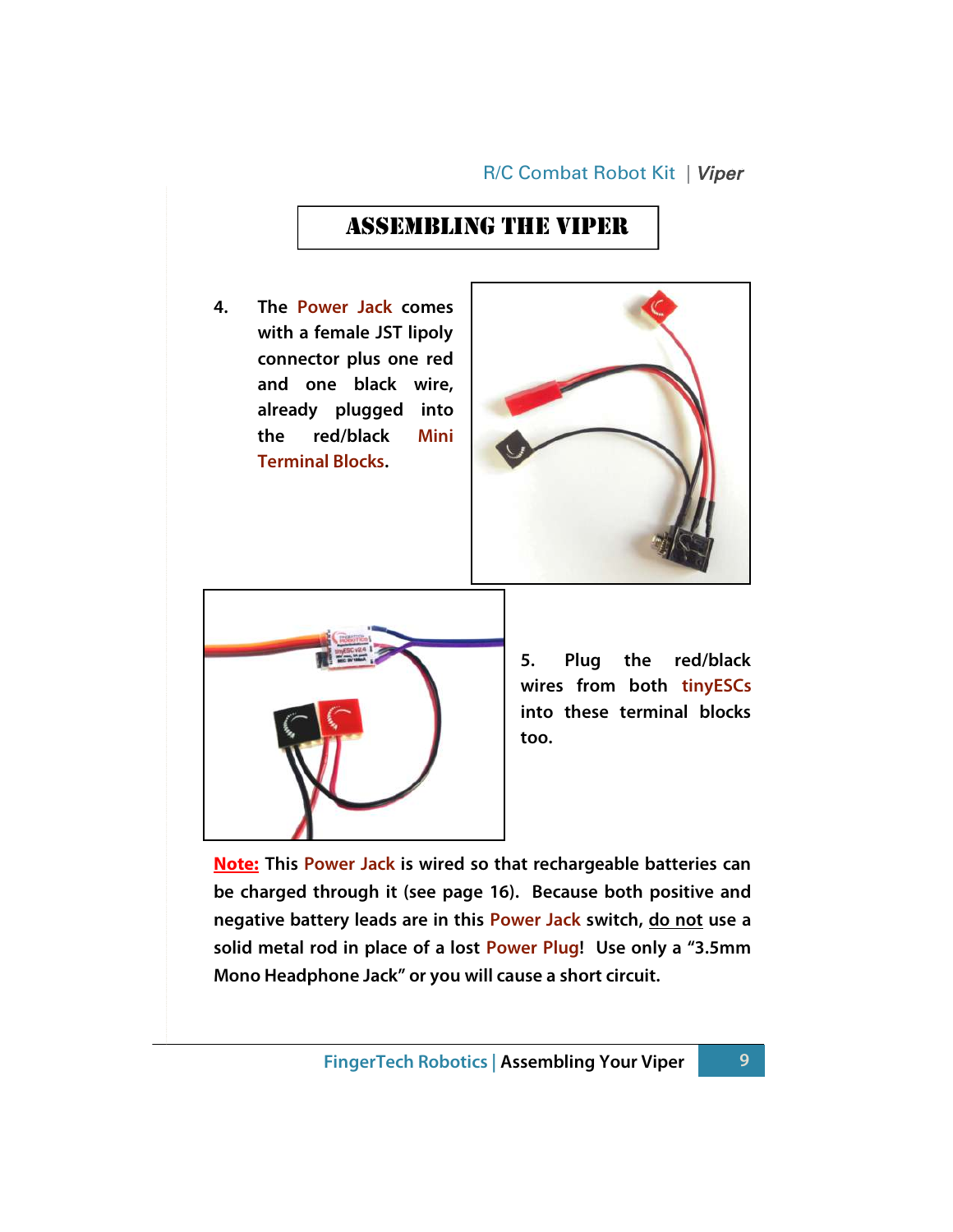# Assembling The Viper

With all the wires plugged in, there will be one free spot in each terminal block for future upgrades.



If you need to release a wire from the terminal block, push a flat tool into the slot above the wire and it will freely come out.

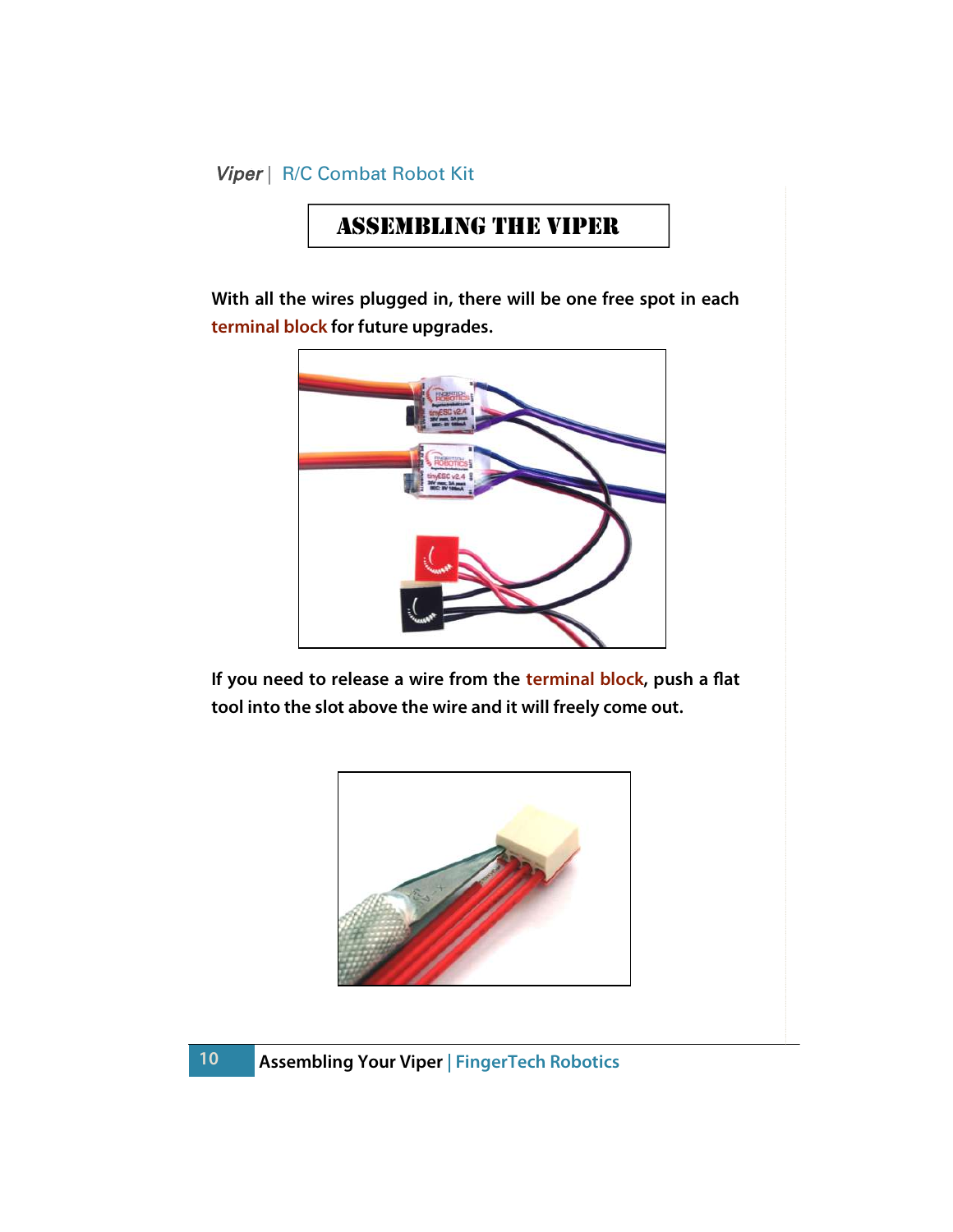### Assembling The Viper

- 6. Slide the left motor into the left motor mount hole, and the right motor into the right motor mount hole.
- 7. Tighten the motors into place with four 2-56x1/8" screws using the 0.050" (smaller) hex wrench.

Have the motor wires angle towards the front of the robot.

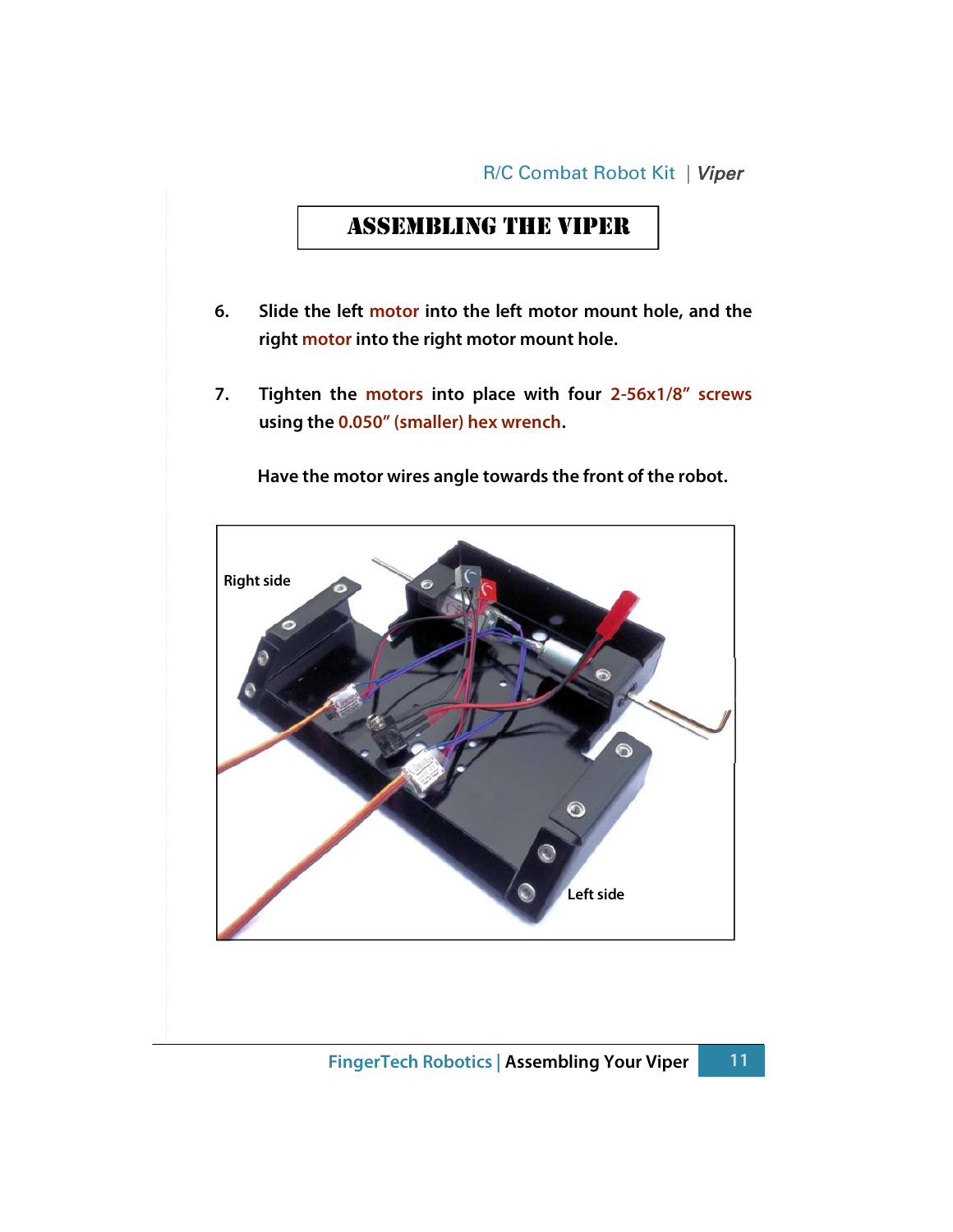# Assembling The Viper

8. Tighten the power jack onto the baseplate using its finger-nut. Pliers can help get it tight.



9. Slide the Twist Hubs onto the motor shafts and tighten the setscrew in each onto the flat of the motor shaft using the 5/64" (larger) hex wrench.



- 10. Push the Foam Wheels over the Twist Hubs, then the hub's lock washer.
- 11. Push the lock washer onto the hub and give it a slight twist to hold it. Using the Twist Hub Key, turn the lock

12



washer until it clicks into place. (Installation video available on our website.)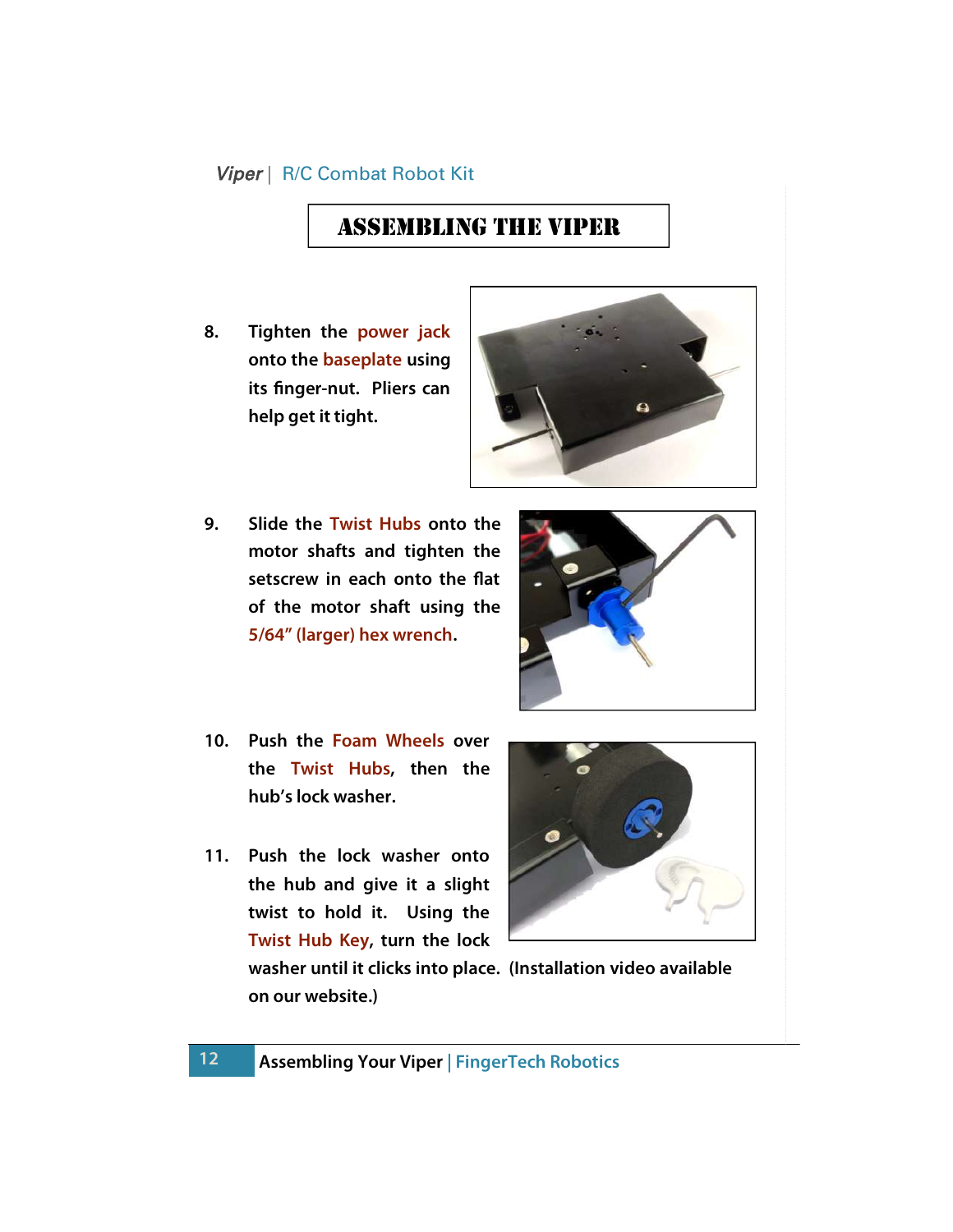# Assembling The Viper

12. Plug the right tinyESC into Channel 1 of the 2.4GHz receiver.

\* Make sure the ground wire (black or brown for all motor controllers and servos) is closest to the edge of the receiver.



- 13. Plug the left tinyESC into Channel 2 of the receiver.
- 14. Fix down your receiver. Electrical tape, double-sided foam tape, or adhesive-backed Velcro all work well.

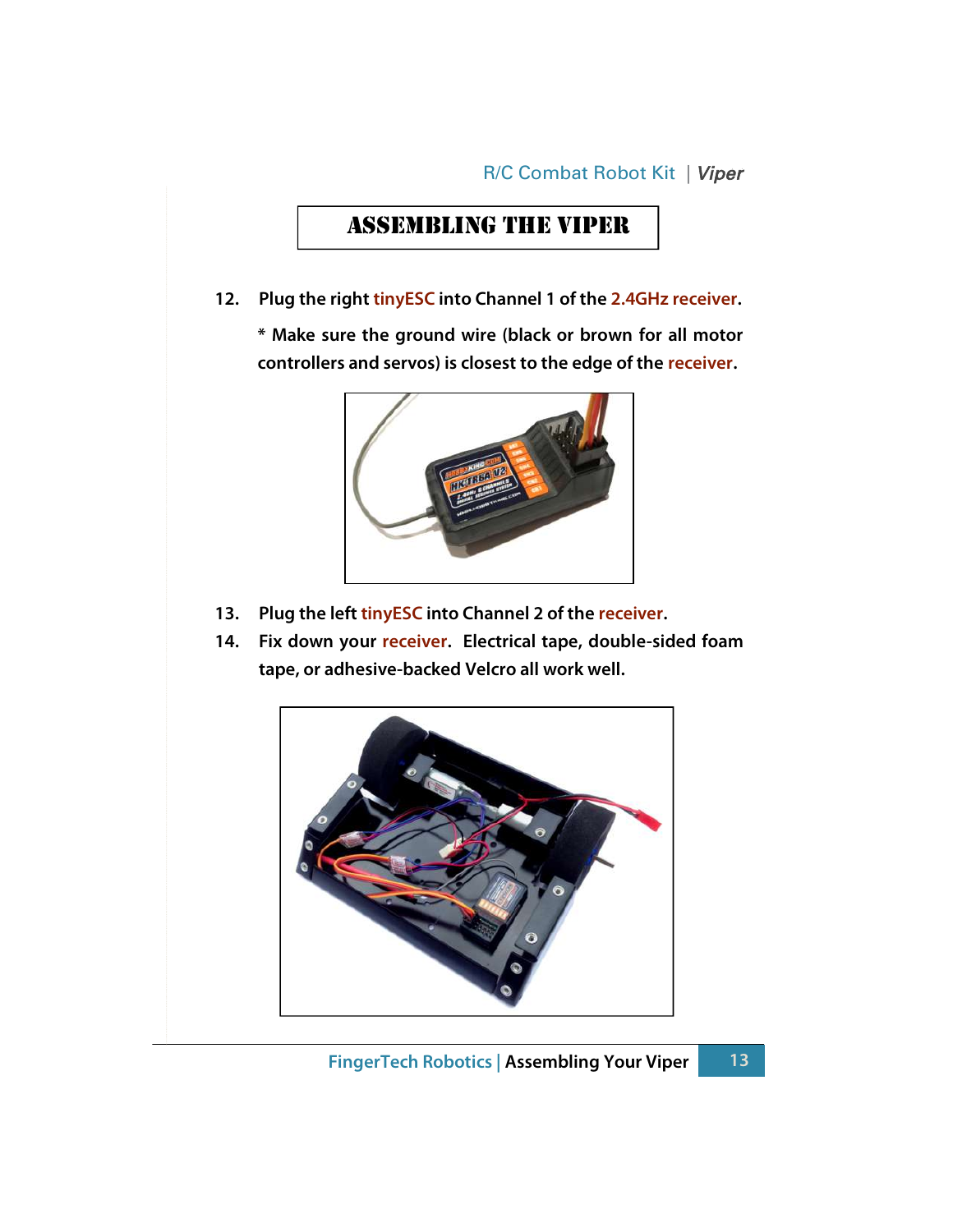### Assembling The Viper

15. Time for a test! Make sure the Power Plug is inserted in the Power Jack on the bottom of the robot (so the robot is off).



Set the robot on something that keeps the wheels off the ground.



16. Plug the JST-to-9V Adapter with 9V battery or optional 7.4V Lipoly Battery into the female JST connector and tuck it behind one of the motors. Tuck the white balance connector safely

inside the robot.

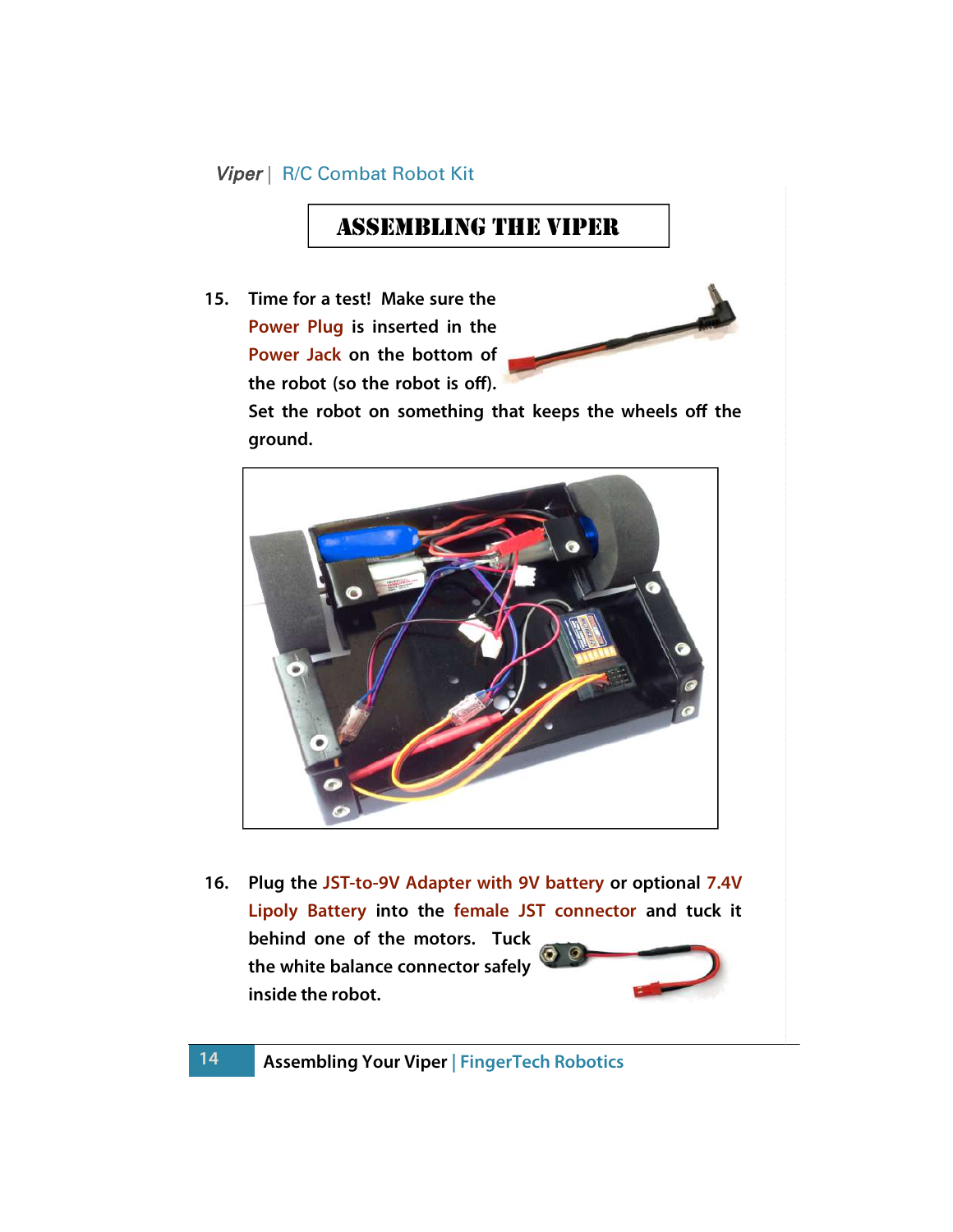# Assembling The Viper

17. Turn your Radio Transmitter ON then remove the Power Plug to turn the robot ON. (Always follow this order for safety.) When the robot is on, each tinyESC blinks to say different things:

| <b>Slow Blink</b>       | No data coming from the radio.                  |  |
|-------------------------|-------------------------------------------------|--|
| (red)                   | (See troubleshooting section.)                  |  |
| <b>Rapid Blink</b>      | Transmitter stick is in the forward half of its |  |
| (green)                 | travel.                                         |  |
| <b>Rapid Blink</b>      | Transmitter stick is in the reverse half of its |  |
| (red)                   | travel.                                         |  |
| Solid On                | Transmitter stick is at full travel in either   |  |
| (green/red)             | forward or reverse.                             |  |
| Solid On<br>(green+red) | Stick is centered, motor is neutral.            |  |
| <b>Alternate</b>        | Indicates calibration mode has been entered.    |  |
| <b>Flashing</b>         | (See tinyESC FingerTech webpage for             |  |
| (red/green)             | calibration details.) *Not usually required.    |  |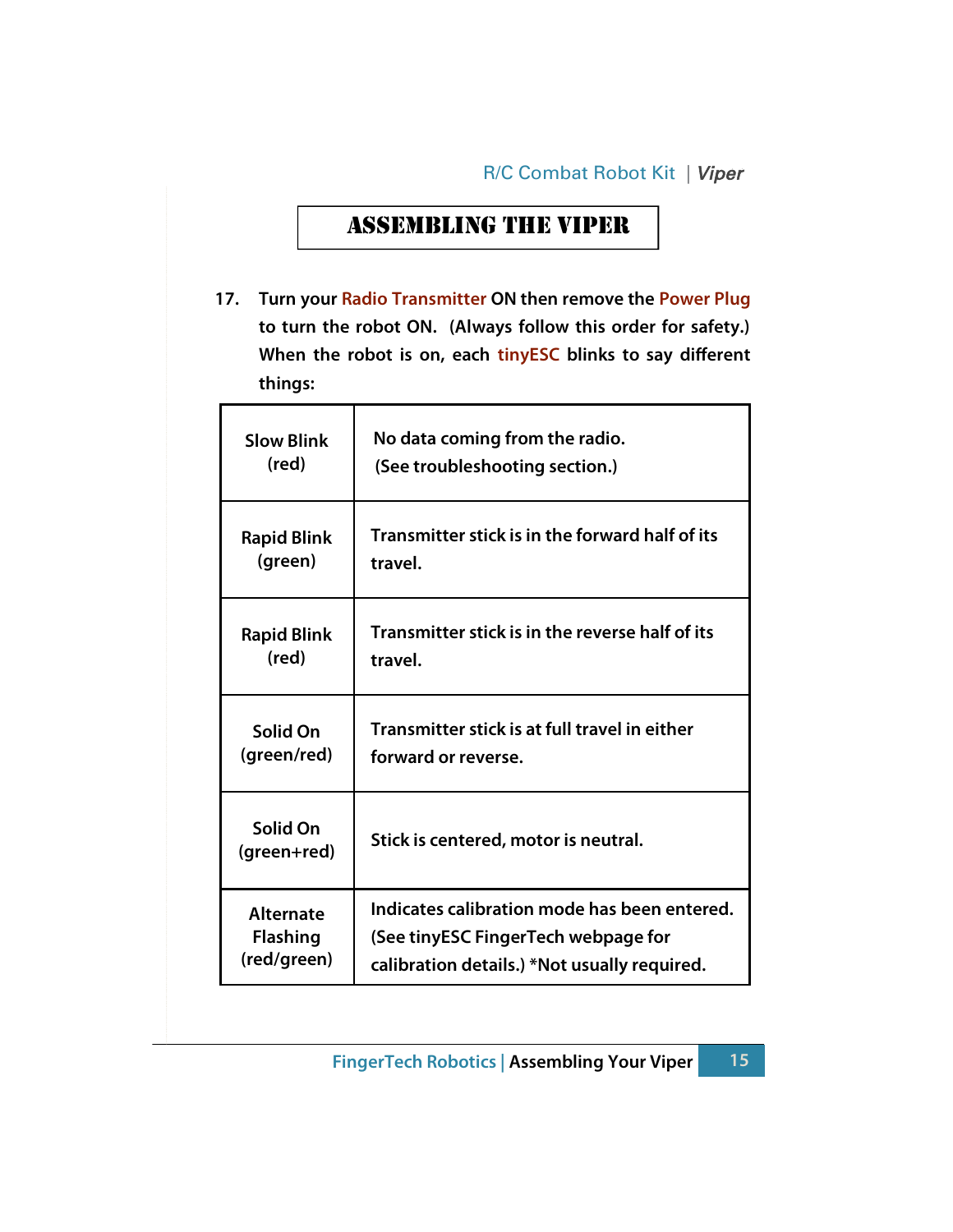### Assembling The Viper

18. Test the drive motors.

The transmitter has been programmed with Channels 1 and 2 mixed for single-stick driving.

With the robot facing away from you, move the right stick up. Both motors should turn forward.

Moving the stick to the right should reverse the right motor and vice versa for the left. If either motor turns the wrong way, see the troubleshooting section.

If the motors are spinning while not pressing the transmitter sticks, adjust the trim levers on the transmitter (located just beside and below the stick) until the motors stop. Trims are for fine adjustments.

19. When everything is running correctly, turn the robot OFF by reinserting the Power Plug. Don't forget to turn the Transmitter OFF too.



\*The Power Plug has a Male JST Connector to enable charging the battery without removing it from the robot. You can plug your Battery Charger onto this connector the same way you would plug it onto the battery! \*Only for lipoly; you cannot recharge alkaline (as in 9V) batteries.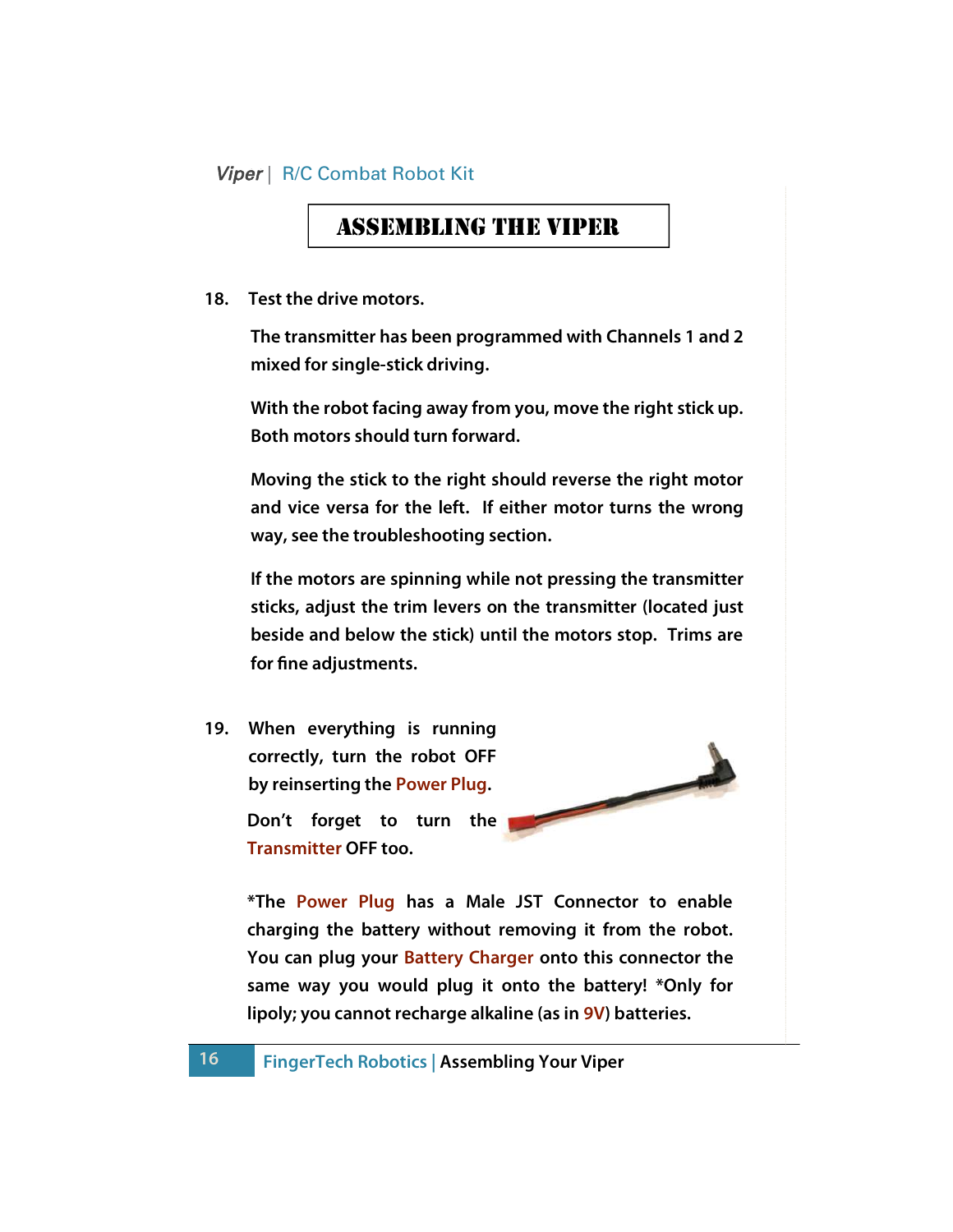# Assembling The Viper

20. Fasten on the top and front Polycarbonate Armor using ten 6-32 x 3/8" screws with the 5/64" (larger) hex wrench.



Your kit is complete!

Power it up and take it for a test drive!

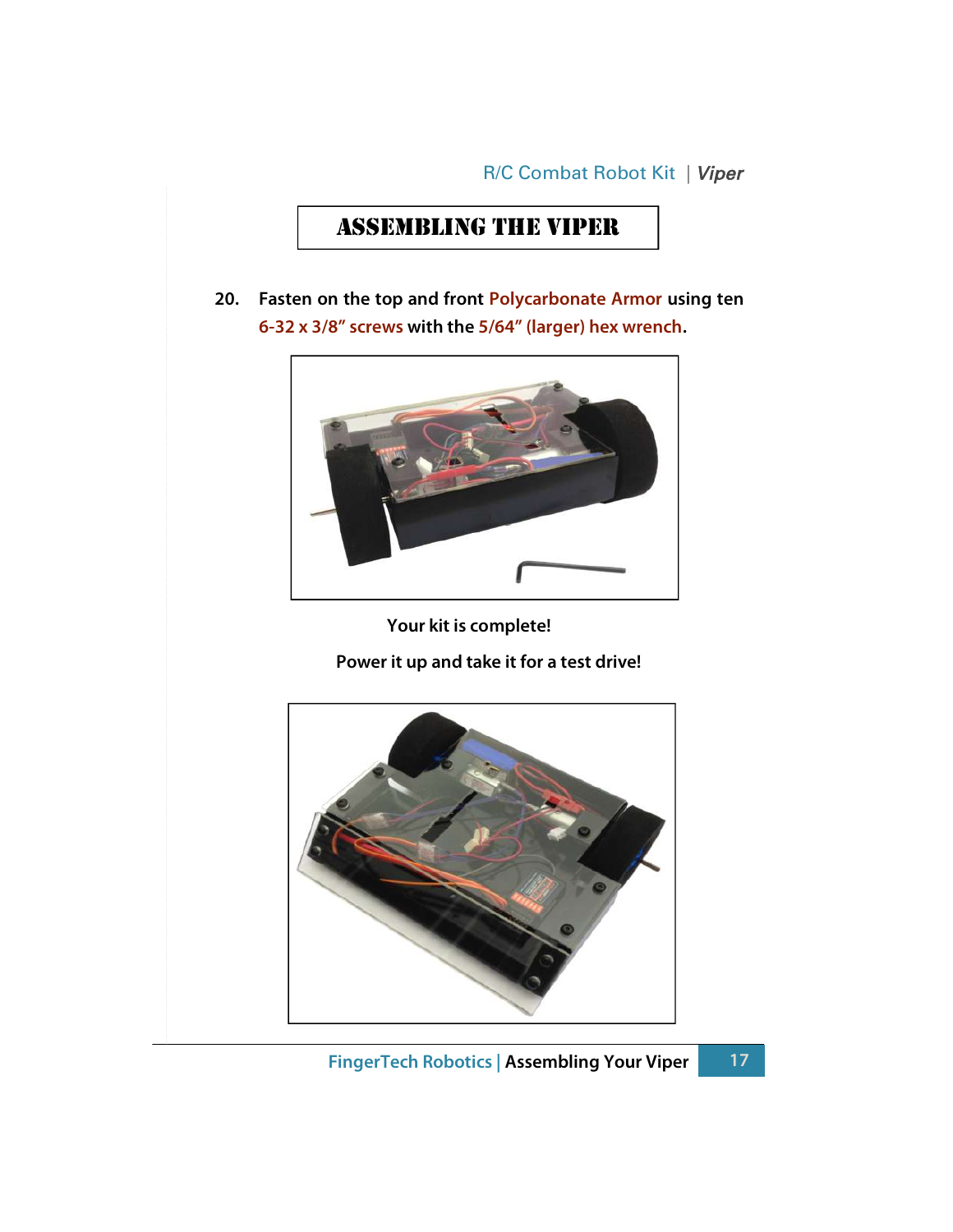### Binding Your radio

This process is already done for you, but for future robots it is good to know how to bind your transmitter to more receivers.

The 2.4GHz radio set included with your kit does not use crystals to pair the Receiver to the Transmitter like older radios. Instead they are "bound" together by programming. To bind, start with everything turned OFF. Insert the included "bind plug" into the battery port (BAT) of the Receiver.

Power ON the Receiver by removing the robot's Power Plug. A dim red LED inside the Receiver will start flashing.

Holding the BIND button on the Transmitter, turn ON the Transmitter, and wait for the red LED inside the Receiver to go from flashing to solid-on. Remove the bind plug and it's done! Turn the robot OFF, then Transmitter OFF. (Always follow this order for safety.)



Binding Your Radio | FingerTech Robotics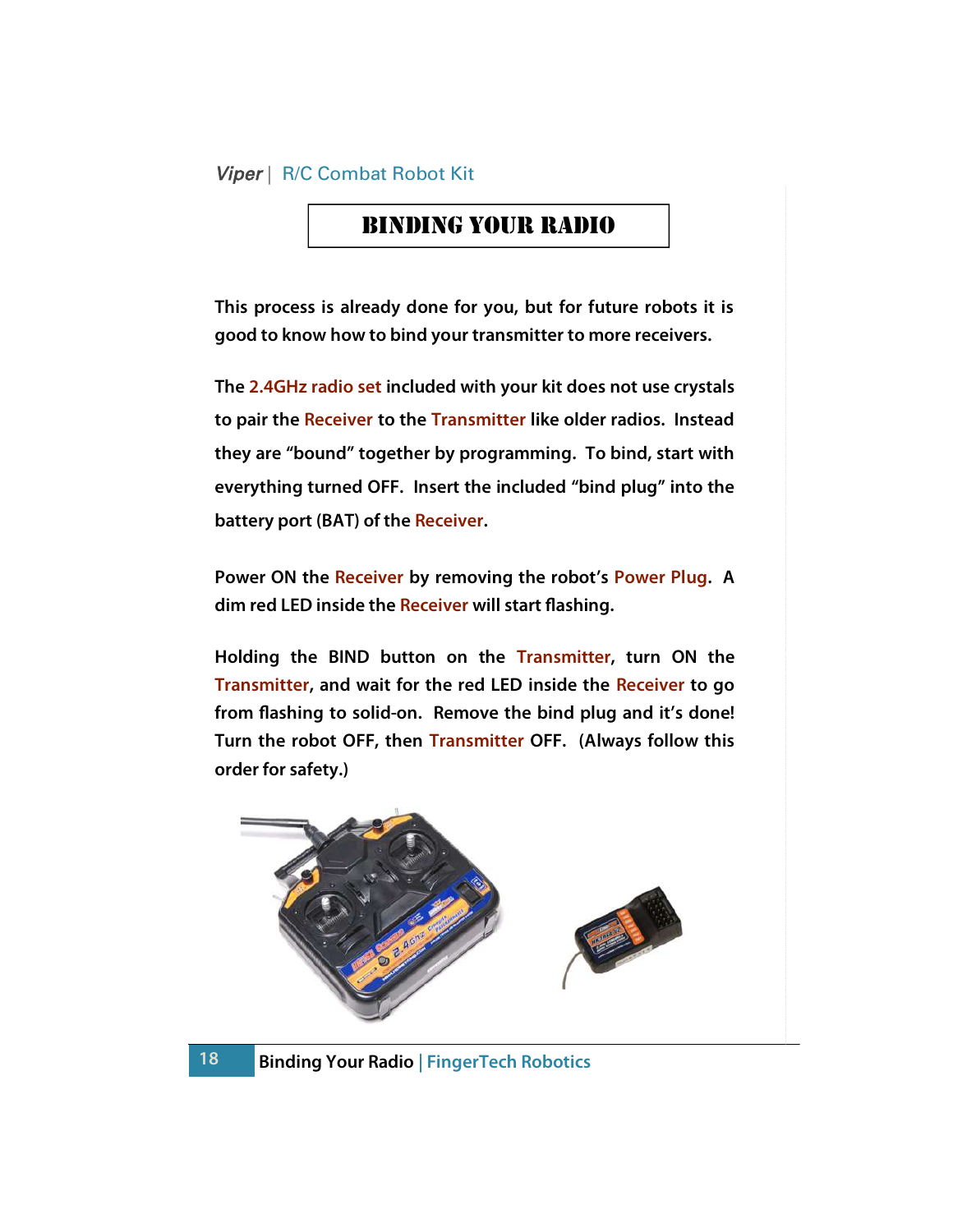### **UPGRADES**

The Viper Kit is a fantastic starting point when new to combat robotics. It is designed to teach you all the basics and give you a head start that other builders might take two or three events to catch up to. It is specifically designed NOT to win events right outof-the-box. In robot combat, the real goal is to win by putting time and effort into your creations - study the competition, eliminate weak spots, upgrade your robot, and learn along the way.

With that in mind, here are some upgrades you can do to make your Viper into a winner!

#### Titanium Armor and Wedge

Polycarbonate is great at taking impacts and its transparency is nice for troubleshooting, but it can be damaged easier than most metals. A sheet of 1mm thick titanium on the top and 2mm thick



for the wedge will be nearly indestructible. You can also make the wedge wider and slope the sides to protect against horizontal spinners.

(Titanium and other materials are available at FingerTech Robotics.)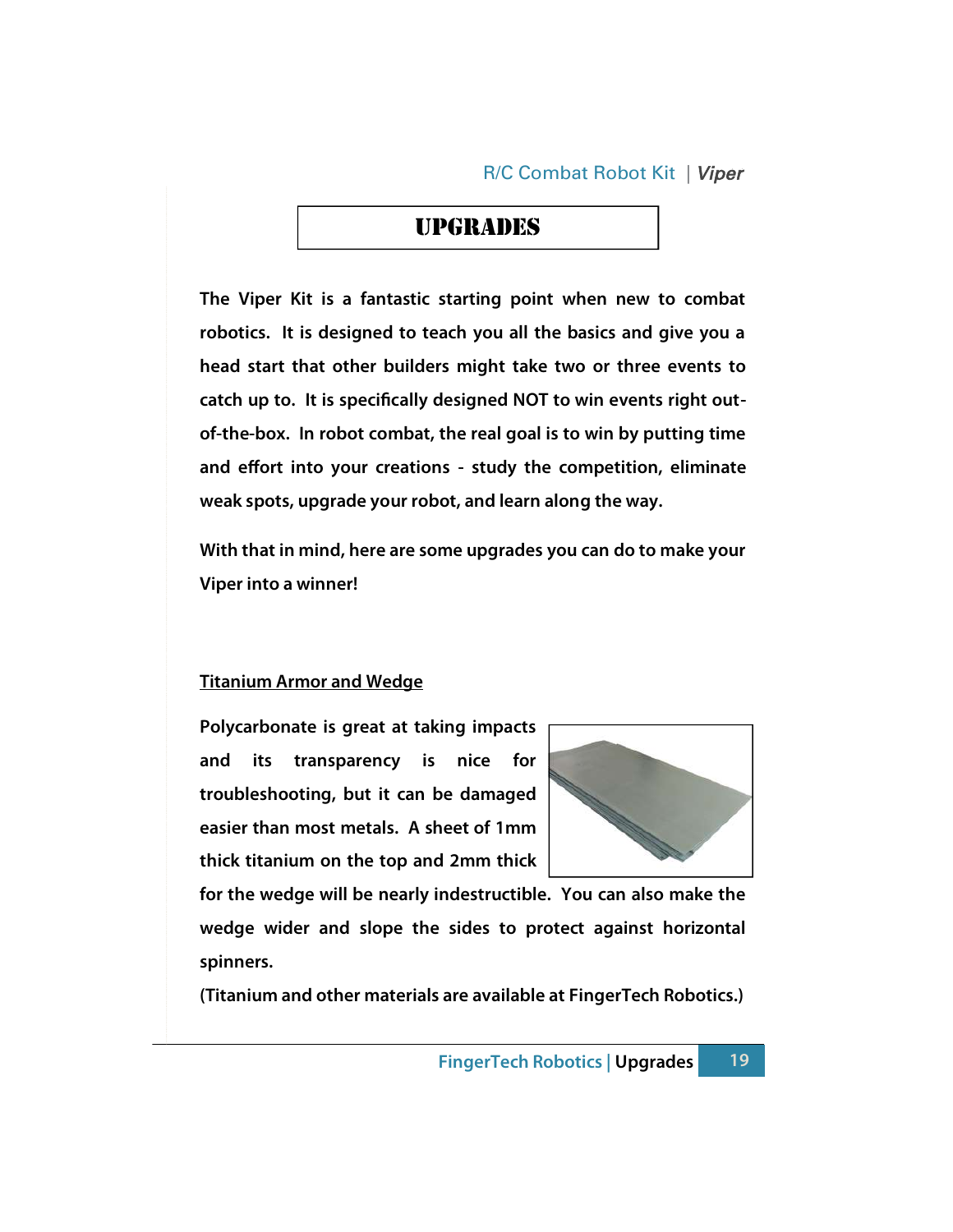### Upgrades

#### Lithium Polymer Batteries

Your kit comes with an optional 2-cell (aka 2S or 7.4V) lipoly battery. For more power and speed, it can be upgraded to a 3-cell (3S or 11.1V) pack. If you are adding a servo or



other electronics, make sure they can handle the higher voltage! (Most servos cannot run at 3S. Use our 9V 4.5A Regulator for power regulation.)

If you want your robot to last longer, choose a pack with a higher mAh capacity. Just be aware that the pack's size and weight increase with capacity.

#### Threadlock Liquid

20

For competition, it is highly recommended to use a medium strength threadlock liquid on all screws and setscrews so they do not vibrate loose during combat. Threadlock takes a day to cure properly, so get your robot

done and tested well before the event!

But do not let threadlock touch ANY polycarbonate - it will develop cracks in seconds!



#### Upgrades | FingerTech Robotics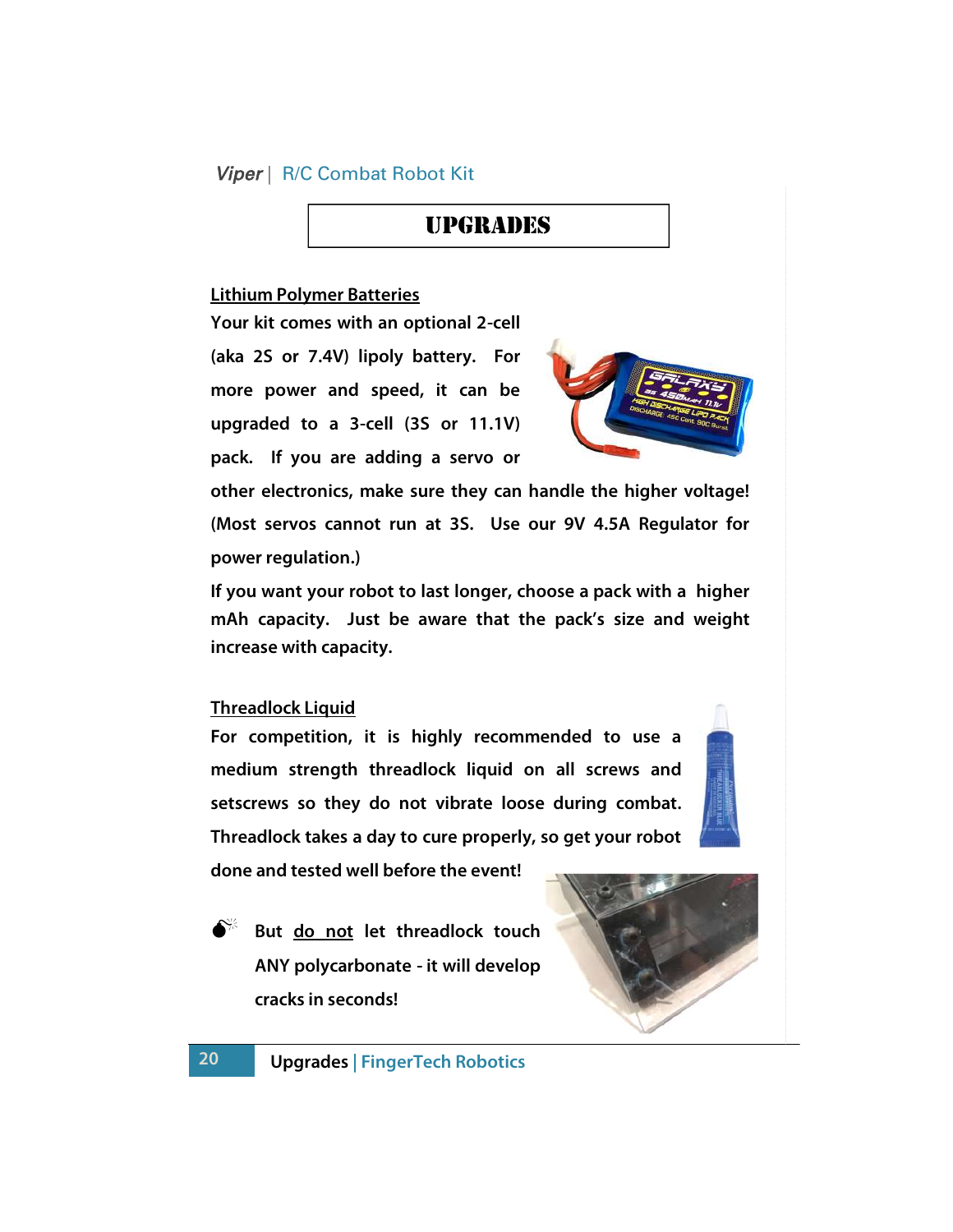### upgrades

#### Adding Active Weapons

Your radio transmitter has four channels besides the two for drive that you can use to control additional active weapons.

Some combat robot events have added "Sportsman" weight classes that require active weapons. This is defined as "a weapon or device intended for use in attacking the opponent, independent of the robot drive train." These include but are not limited to lifters, hammers, clamps, flamethrowers and spinning weapons.

The Viper combat kit has optional add-on packages for turning the basic Wedge robot into either a Lifter or a Spinner. Visit our website for more information!

#### Shedding Weight

If you want to add things, you will need to make some weight for them! You can drill holes in the baseplate, shorten the motor shafts, remove the plastic case of the receiver, shorten/sharpen the front wedge, and shorten/solder all the wires. You can swap the 0.75" thick wheels for 0.5" thin, change the 300mAh lipoly battery for a smaller one, or even replace all the steel screws with aluminum ones! Every gram counts!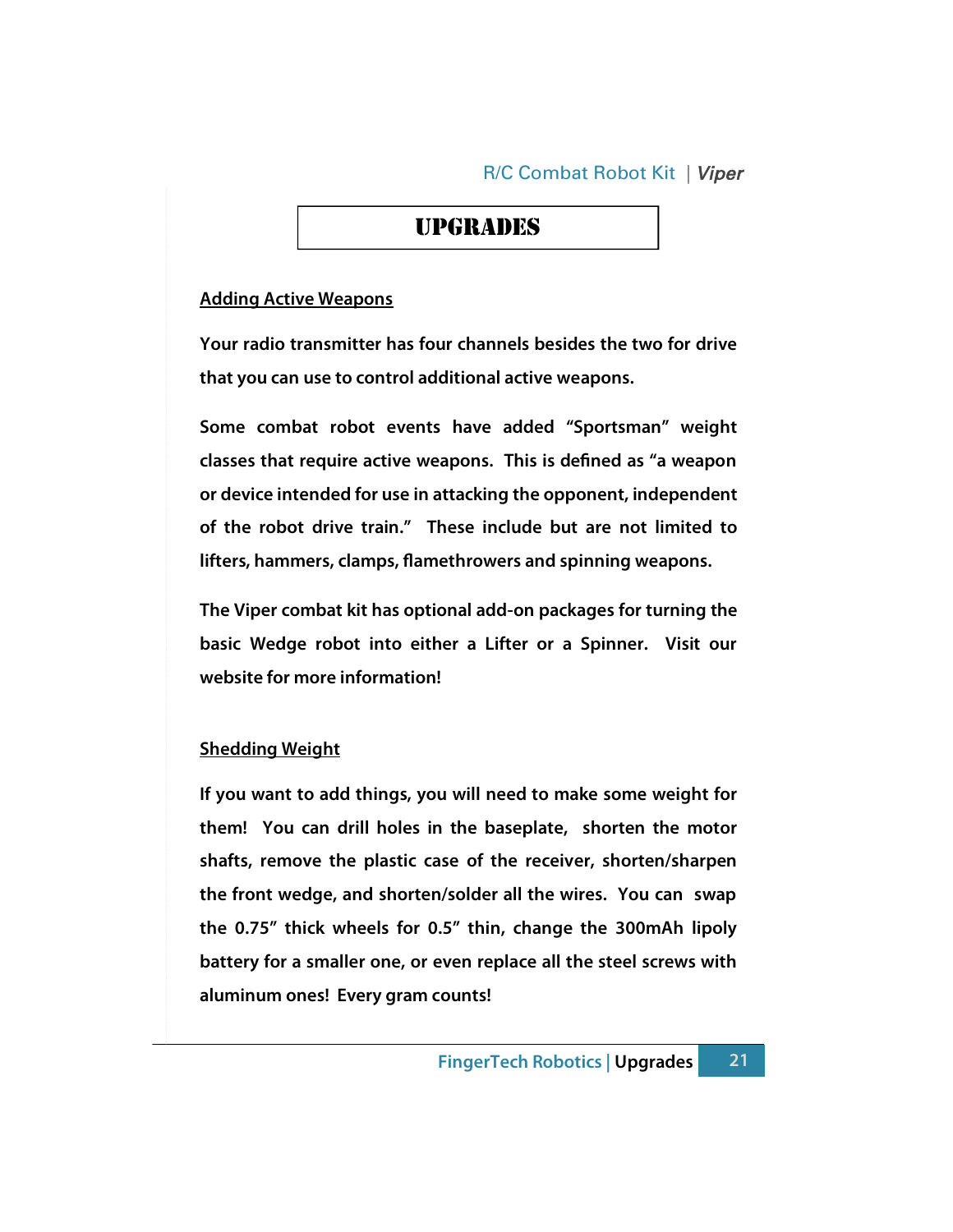# Moving Forward

The SPARC Forum

The SPARC forum is where builders from



across the globe discuss robot designs, share progress reports, ask questions, and find out about combat robot events. The people there are very knowledgeable and helpful.

On the main SPARC website you will find the rules and procedures for building and attending combat tournaments across the country.

http://sparc.tools/forum/



#### The Combat Robotics Facebook Page

A more public page to chat about robot designs and events. You will need to ask to join the group—it's how they keep out spammers!

https://www.facebook.com/groups/RobotCombat/



FingerTech Robotics Facebook Page

Find out about new products and see pictures of other peoples' creations! Send us your robot pictures and we will post them in our album!

https://www.facebook.com/FingerTech

Moving Forward | FingerTech Robotics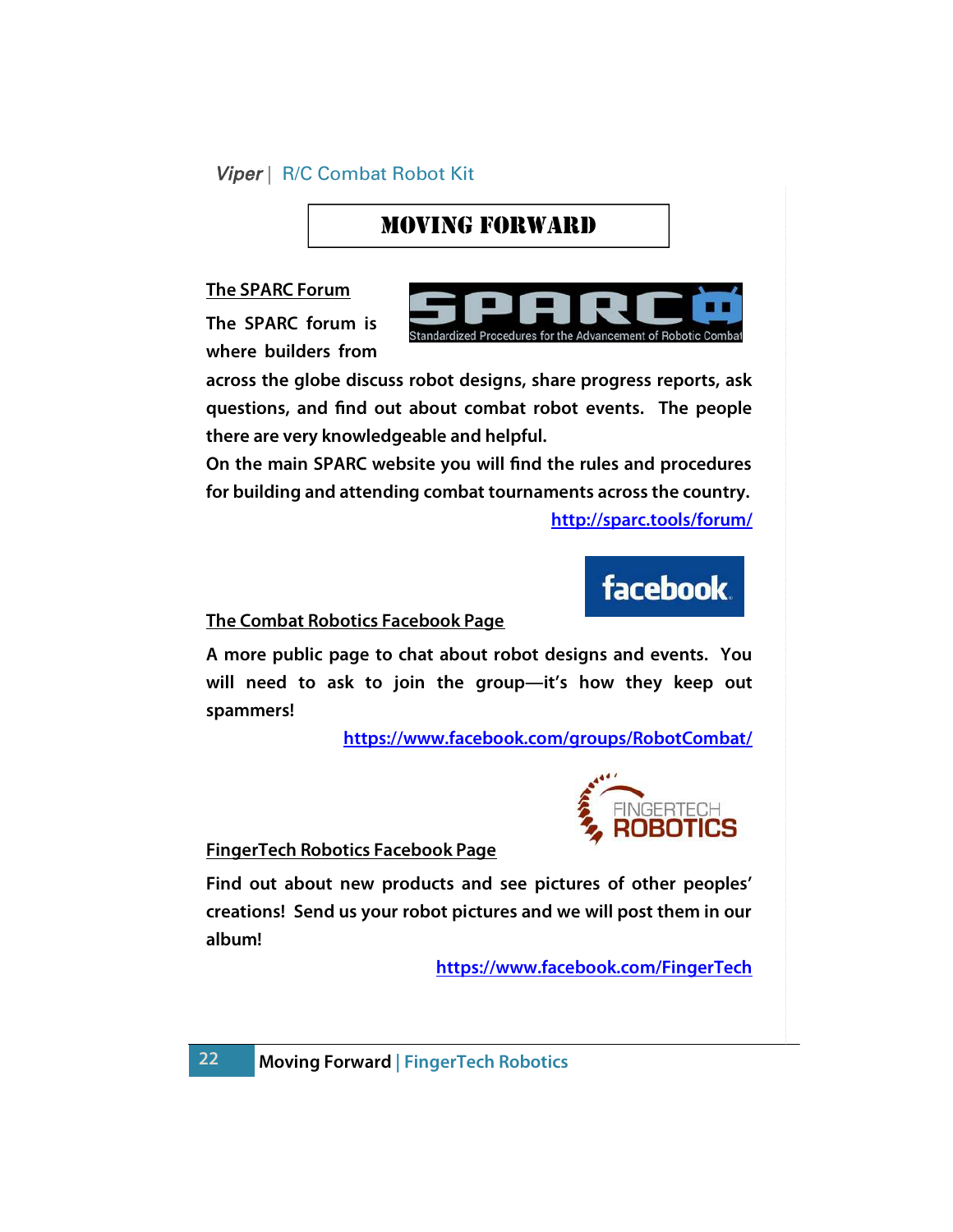# TroubleshooTing

| Problem                                                      | <b>Solution</b>                                                                                                       |
|--------------------------------------------------------------|-----------------------------------------------------------------------------------------------------------------------|
| tinyESC LED is blinking<br>slowly.                           | Check that your transmitter is ON.<br>Try re-binding the receiver to the<br>transmitter.                              |
| Motor turning the wrong<br>direction.                        | Swap the blue/purple motor wires<br>to the motor's correct leads.<br>(Review Steps 2 and 3.)                          |
| Motor spins slowly when<br>not holding transmitter<br>stick. | Adjust the transmitter's trim lever<br>for the corresponding channel.                                                 |
| No response with robot<br>switched ON.                       | Are tinyESCs plugged into the<br>receiver backwards? Brown wires<br>should be towards edge of                         |
| <b>Receiver might blink</b><br>only once when powered<br>ON. | receiver.<br>Make sure the bind plug is out of<br>the receiver.<br>Try re-binding the receiver to the<br>transmitter. |
| <b>Batteries getting hot.</b>                                | Make sure no red/black leads are<br>connected to each other. This<br>would create a short circuit.                    |